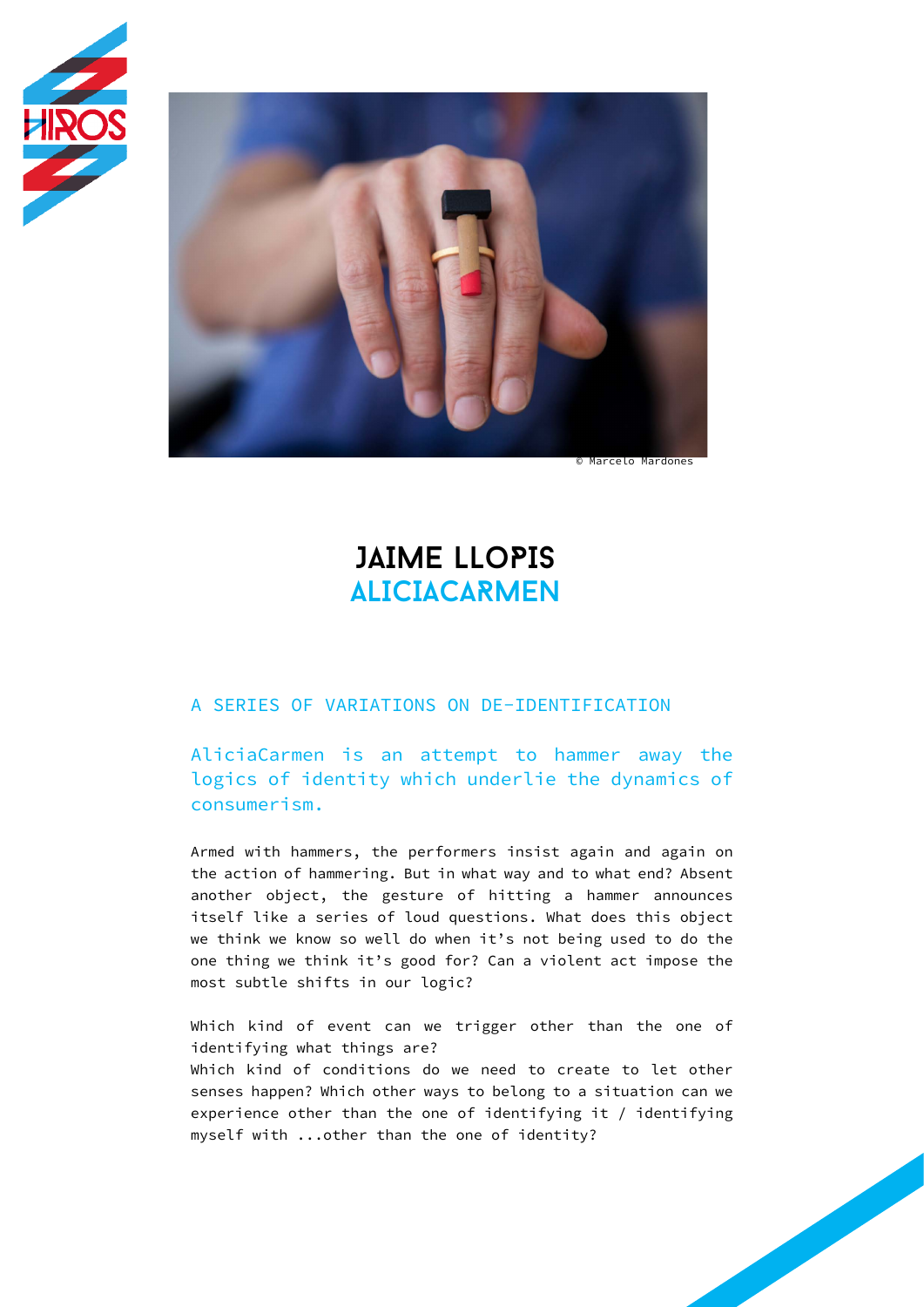### **ALICIACARMEN**

### TEXT BY: JAIME LLoPIS & BART VAN DEN EYNDE

#### FORMS AS VERBS

I'm interested in form in the way it relates to action, as an engineering of action that resonates different senses / meanings /events: forms as surfaces; vibrant forms that resonate an ideological and aesthetic distribution; forms as order, as logos, as verbs, as modes of agency...

My interest is based on the potential I see in hammering the forms and patterns that frame our perception, and thus our ways to behave in and to belong to reality.

I use 'to hammer' here in the sense of 'to insist through movement'. But sometimes hammers crush things...

#### THE HINGE

A hinge: a jointed device or flexible piece on which a door, gate, lid, or other attached part turns, swings, or moves.

I use the 'hinge' as a metaphor. Is not about the door or about the frame. It is about where the movement is generated. Where the turn, swing, movement happens...

The hinge is not about identity, not about the separation between true and false, nor is it about exclusion. The hinge operates in other logics that the one of identity, it includes the excluded middle, it is the and/or that joins and separates at once.

I imagine that hinge as a device that creates a suspension between a thing and its contradiction, between a thing and its negation; so that our focus could be transported from the fixed aspects of reality to reality as activity and movement.

Stretching the hinge could create an emergence space where other senses could become activated. If we look for the etymology of TRANS-PARENCY, we see that it is a composition of the words 'come in sight, appear' and 'through'. We could say that something appears through the hinge.

#### Where can we imagine the hinge?

At the limen between the known and the unknown, between things and language, between subject and object, between you and me.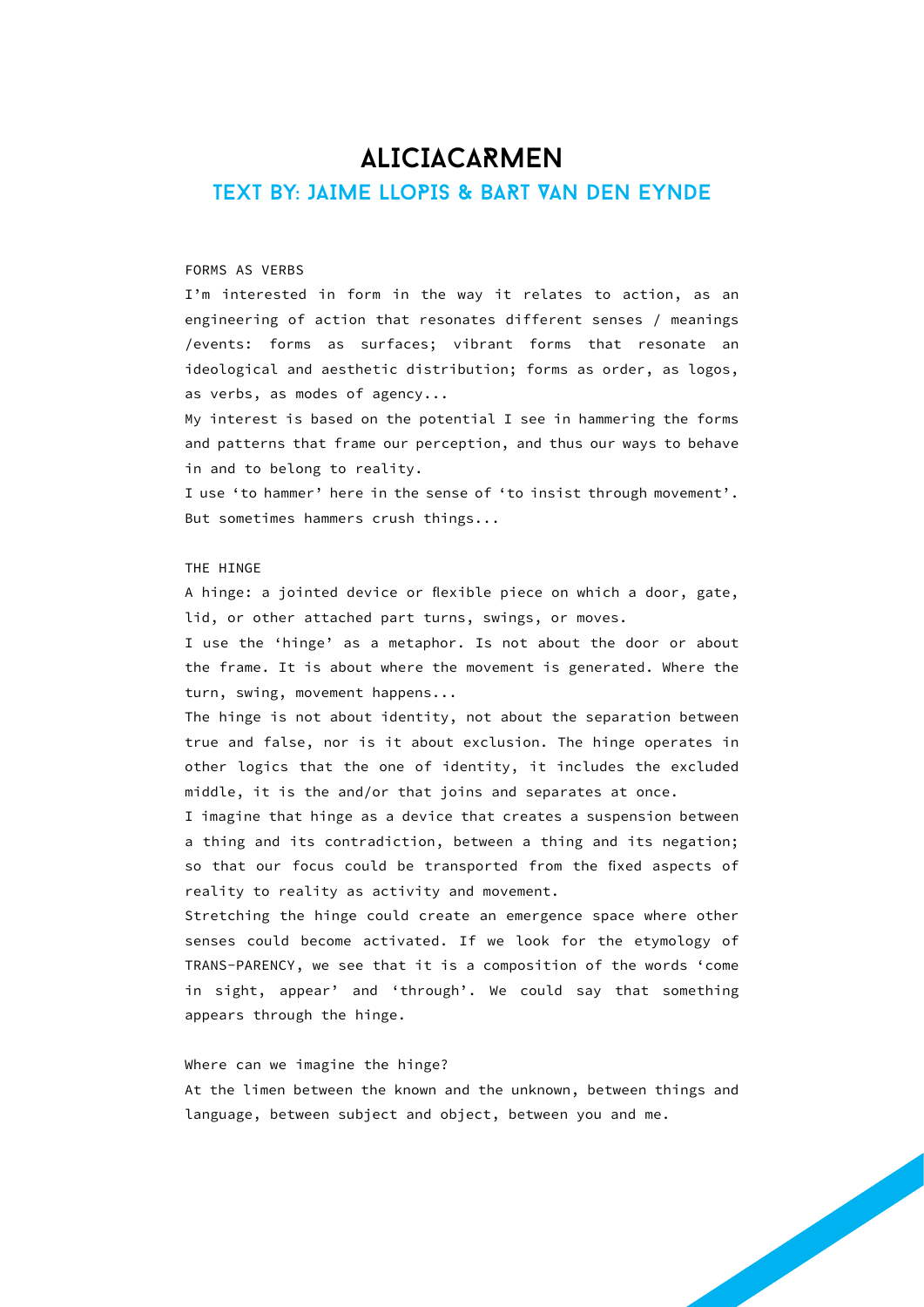#### THE HINGE GAME

I've been applying this de-identifying hinge game in many different directions and with different vectors. De-identifying objects, de-identifying the subject as a performer, de-identifying the subject as spectator, de-identifying the space and time of representation. And therefore de-identifying the tacit logics that relate / entangle all this elements.

In my artistic research in a.pass (advanced performance and scenography studies) I've been experimenting with the practice of de-identification through live performances and through three different videos (Alien", Rita, and ceci est une pipe, all available online).

In the first video, in order to play the de-identification game, displacements between the objects and its manipulation were created, between the objects and its discursive description (language), and between the manipulation of the objects and the context of manipulation. The second and the third videos are variations, trying to create different ways to relate with objects: from manipulating objects according to their generic function to a 'fumbling' between them and distorting the hierarchies between the object and the subject.

Now I want to focus on a new live dance performance with three dancers and two basic objects, a hammer and an apple.

If we see someone holding a hammer on top of an apple, we tend to imagine / foresee /anticipate that the apple will be smashed. This image contains some degree of ambiguity, as an apple is not in the repertory of the objects that we would usually smash with a hammer. It implies some violence, as destroying food is not the most politically correct action. The performers will move within this ambiguity between the functional hammering that belongs to the memory of the object and a state of fumbling in which the body of the performer and the object are not longer identifiable through the action they are executing.

We will look for other parameters / logics of perception, other sensibilities; for tactics to de-identify objects and to undo and suspend their signifying charge and forces. We will try to open up a space in which it is not possible to distinguish if we are manipulating objects or if the objects are moving us, or are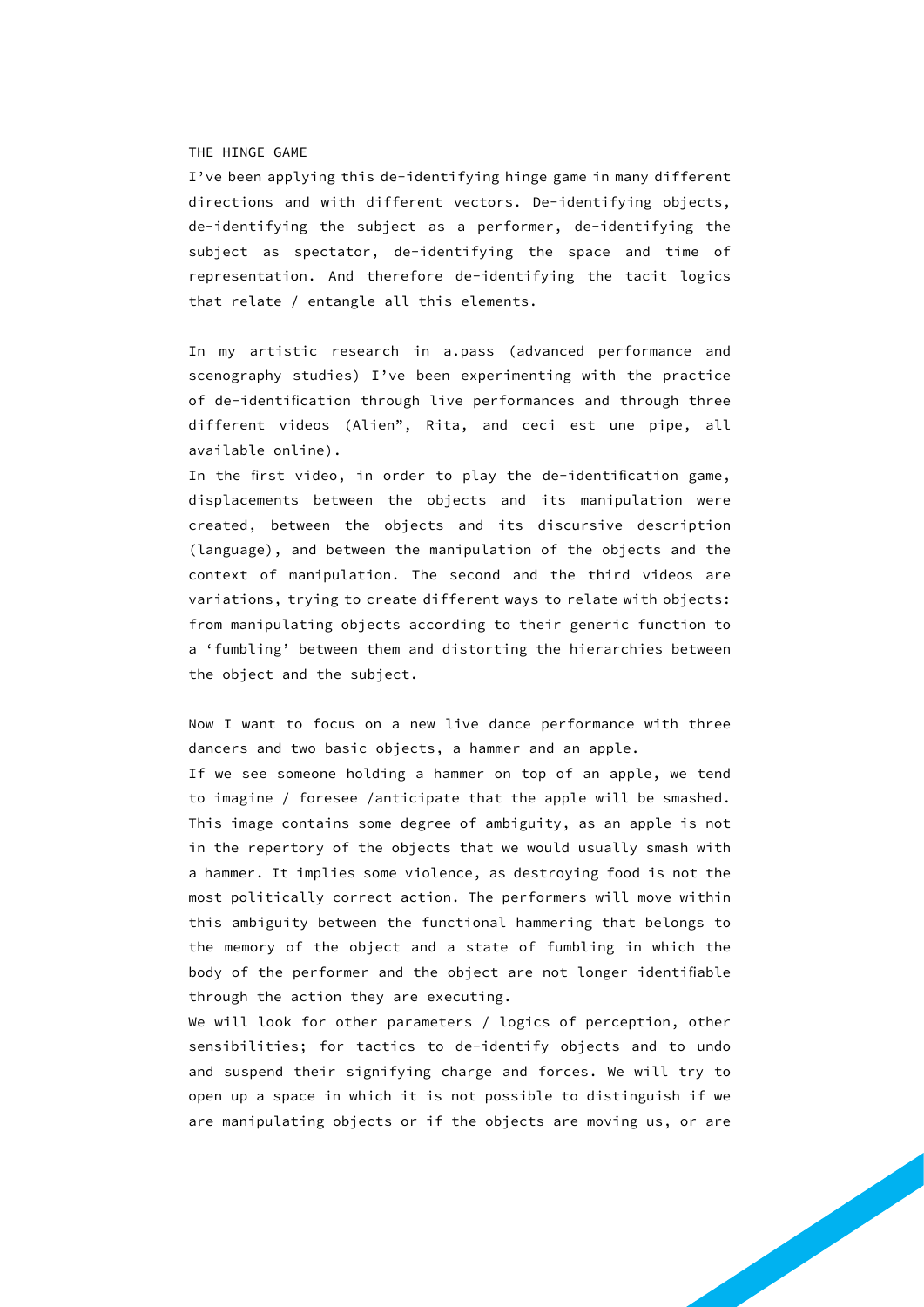moving autonomously. To annihilate any situation in that movement, to invoke nothing(ness)as a way to allow other meanings to appear, other modes of agency to emerge.

Vertigo is the emotional correlate of this question. The vertigo of the impossibility of identifying what is happening; of how the space is distributed; of not knowing which is my place in that space, that state of things I belong to. The whole piece wants to be a suspension (a hinge) between the projection of the image of someone holding a hammer on top of an apple and its realization. The whole piece will be the stretching of the in between while something else is taking place. The whole piece aims to be a delay in the accomplishment of any action where one could say: "that was it!", "I got it!", "I belong to.", "I am this or that."

For this project I want to add a new vector of tactical deidentification related to the specificity of a live performance. I will apply de-identification mechanisms to the dichotomies performer-spectator and subject-object that unfold into the performer-object of representation and the spectator-object of representation. Two tactics will play an important roll: the gaze as de-identifier of the time of representation and the shifting positions of the pair performer-spectator as the de-identifier of the space of representation.

#### THE GAZE

The gaze as a hinge. The gaze is a line that runs in two directions: the sense of seeing and the one of being seen, the sense of absorbing and the one of being absorbed, the sense of eating and the one of being eaten. When does seeing become doing? When does doing become saying? Could we see the gaze as a tactic hinge to de-objectify the subject of the representation? Could the gaze work as a short circuit between the spectator and the object when the object of representation would be literally looking at her or him? Could the gaze be a tactic to turn the spectator into a witness?

We want to use the gaze to take the spectator out of the time of representation. If the performers look the spectator into her or his eyes, the spectator gets engaged in the real time of the performance. The gaze can break the plot (and its correspondent time line) that the spectator tends to build. Thus, the gaze could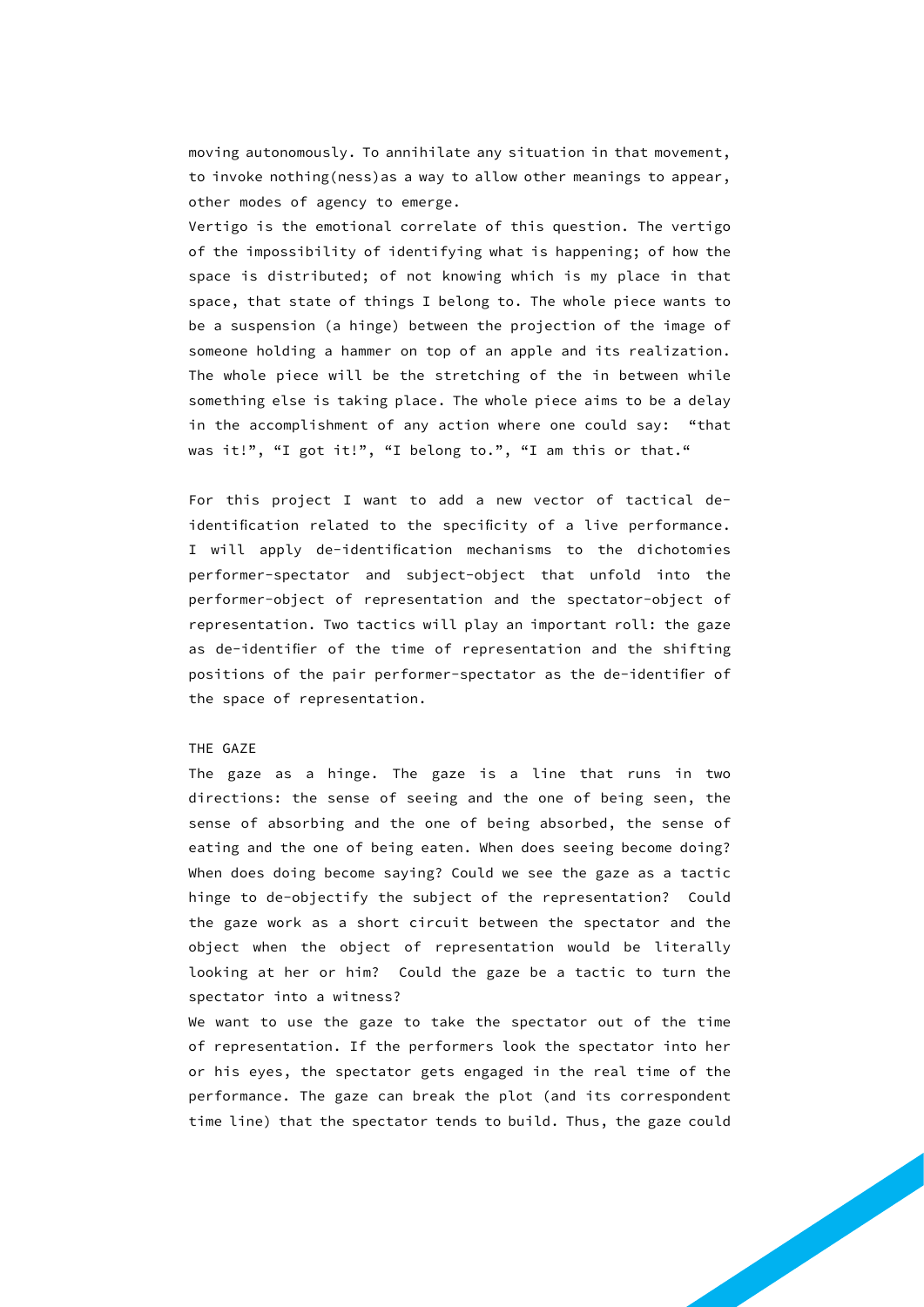work as a tactic to reduce / eliminate the distance between the spectator and the object of representation. The spectator becomes the object of representation itself. She / he becomes part of the plot, as she / he cannot longer place her / himself in front of the performance as something to be read. The spectator becomes a witness in actual time.

#### THE WITNESS

What is the motivation, the agency behind the logics of the spectator thinking along the subject-object relation? What does this logics do? She or he is the watcher from outside, the viewer in front of the object of representation, the hunter of images. An identifying machine that tries to divide and classify everything according to is own fixed position. The outsider, the capturer, the consumer.

What if the spectator becomes a witness? What if it is her or him who is captured, absorbed by the situation? What if she or he becomes part of the making sense: I'm not inviting you, you are already there; It's not about participating or sharing, you are already implicated.

The use of space will play an important role in this redistribution. Everything will happen in one and the same space. There is not a space for the audience and one for the performance. We know that that division of the space doesn't depend simply on avoiding the physical division of the room in two. So our strategy will consist of a constant shifting of the positions which no fixed frame for everybody involved, of a continuous movement and diversification of the focus among witness and performers / objects, of a constant transferring of objects to the witnesses (so they are immediately on the other side or in between), of a series of traps disposed in a way that it becomes impossible to embrace at once everything that is happening in one sole image or overview. The spectators cannot escape being part; they are included in the space of representation.

#### DESIRE

It seems that desire doesn't work anymore as a hinge. It seems that desire advances only in one sense. After modernity, desire equals interest within the logics of consumerism, within the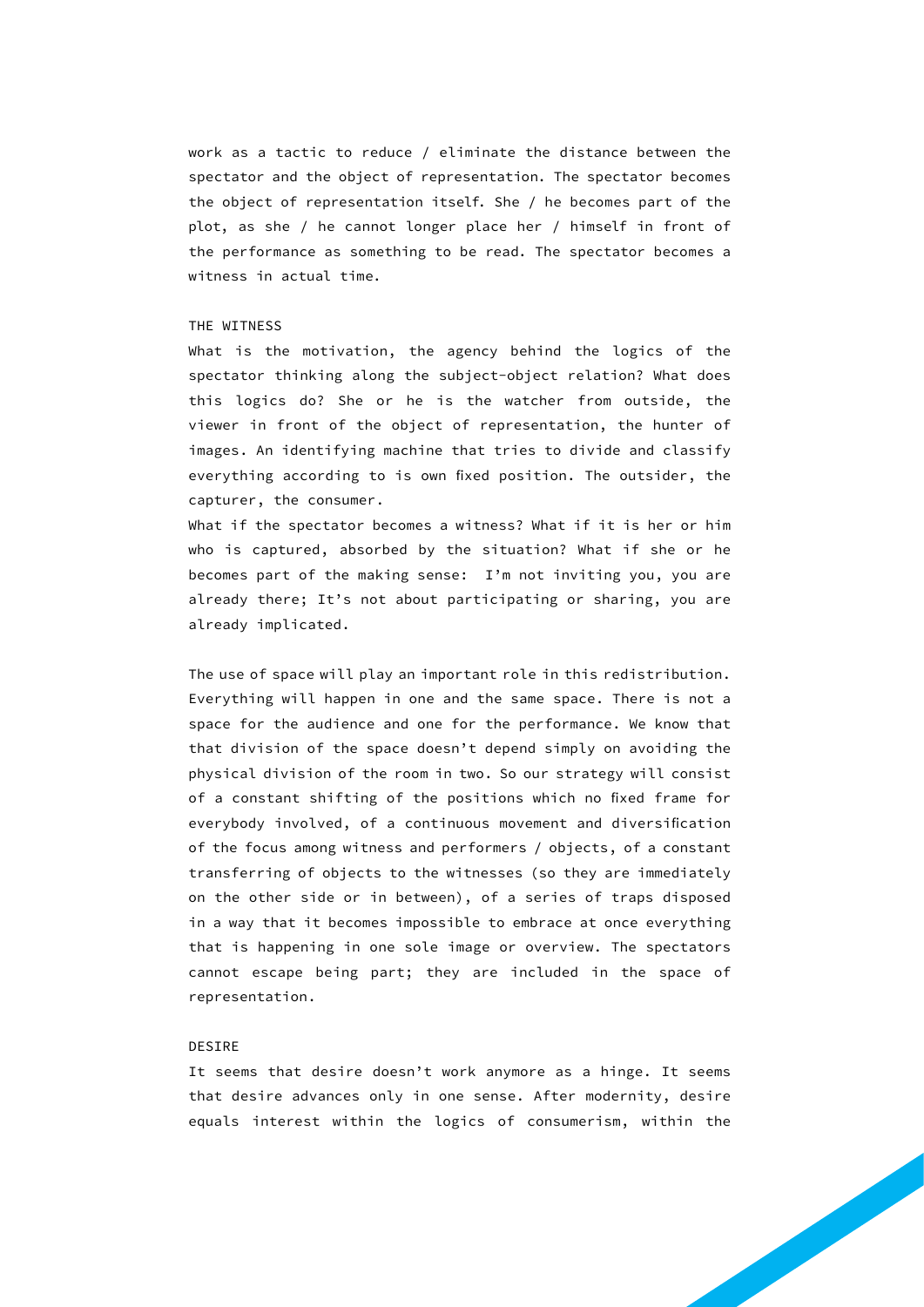logics of identity. If I get this or that, if I understand it, then I belong to it. Let's get back the old concept of eros in which desire implies poiesis. Desire as the wish of doing, of producing something, of belonging by doing. There we get the hinge again... The hinge of love…. hahahaha! That what swallows me, I swallow it. Eating is not consuming, eating equals expressing.

Could we bring in here the paradigm of the game? It's not about me. It's not about you. It's not about the ball. It's not about negotiation. Who plays the game? Me? You? The ball? The game plays itself. We're just entangled in the experience of the game.

#### ALICIACARMEN.

is the name I gave to this project.

I chose these two names because I like how they sound together and because then I can call it Alicia and Carmen or Alicia or Carmen.



© Marcelo Mardones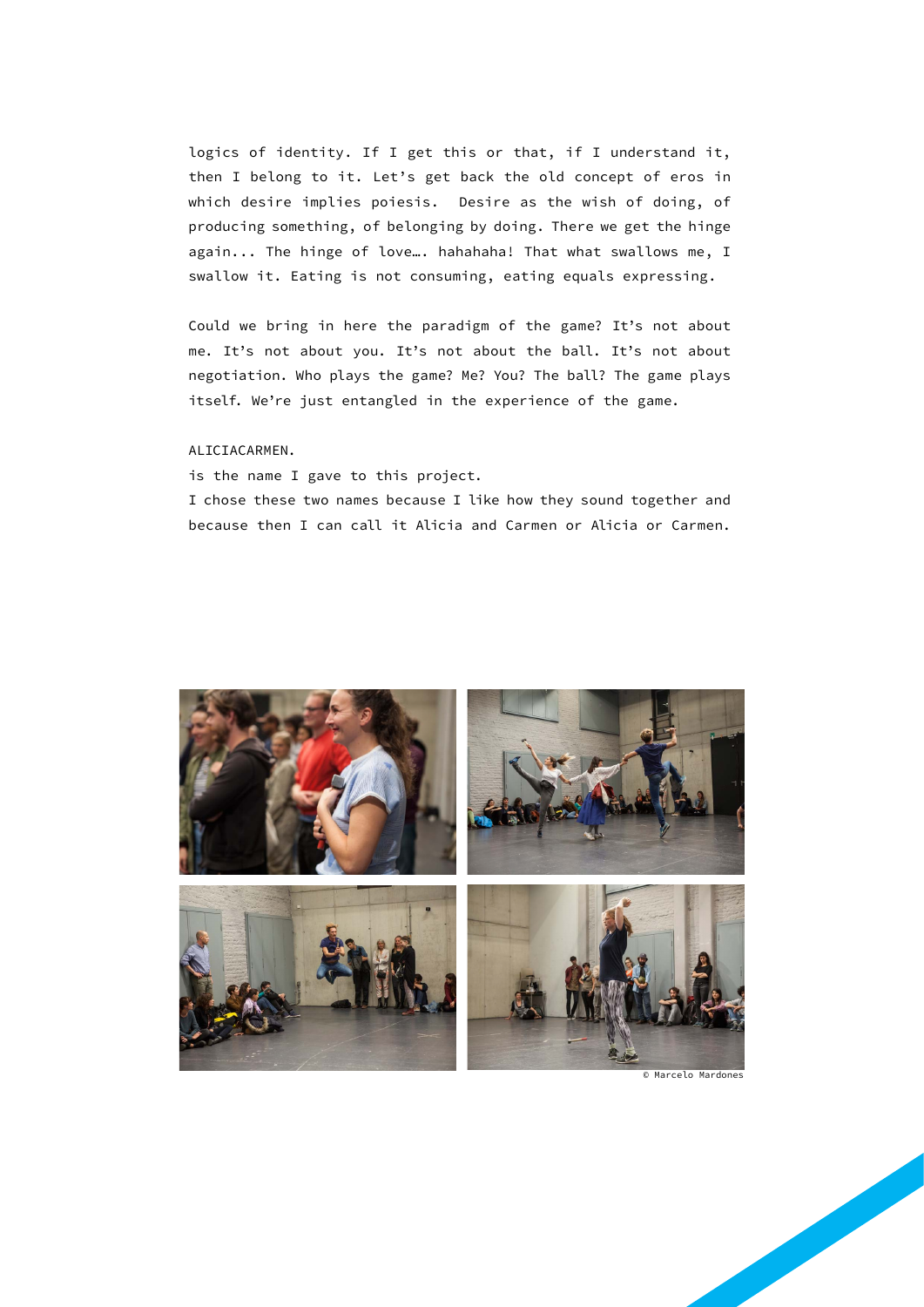### **CREDITS**

**Concept and choreography:** Jaime Llopis **Performance:** Sara Manente, Ondine Cloez, Jaime Llopis **Production:** Hiros **In collaboration with:** BUDA Kunstencentrum (BE), wpZimmer (BE), Pianofabriek (BE), La Casa Encendida (ES), Workspace Brussels (BE)

### oN TouR

| 13.06.2014 | La Casa Encendida, Madrid (ES) - $try-out -$              |
|------------|-----------------------------------------------------------|
| 18.06.2015 | Pianofabriek Kunstenwerkplaats, Brussels (BE) - try-out - |
| 02.10.2015 | Pianofabriek Kunstenwerkplaats, Brussels (BE) - try-out - |
| 08.10.2015 | BUDA Kunstencentrum, Kortrijk (BE) - première -           |

### **BIOGRAPHY** JAIME LLoPIS

**lives and works in Brussels.**

Jaime Llopis studied drama at ESAD (Escuela Superior de Arte Dramático de Valencia) and dance and choreography at EDDC (European Dance Development Center) in Arnhem. Subsequently, Llopis graduated from a.pass (advanced performance and scenography studies) in Brussels in 2013. He is currently studying philosophy.

Based in Brussels since 2003, he has been working as a dancer and performer for different independent choreographers, as well as developing his own choreographic work (e.g. Make me yours tonight I'm awake, 2009).

In his works, he tries to put in practice a series of mechanisms of de-identification. De-identifying the object of representation. De-identifying the subject as a performer.

De-identifying the subject as a spectator. De-identifying the time and the space of representation. Undoing the tacit logics of identity that entangle all these elements, in an attempt to suspend expectation.